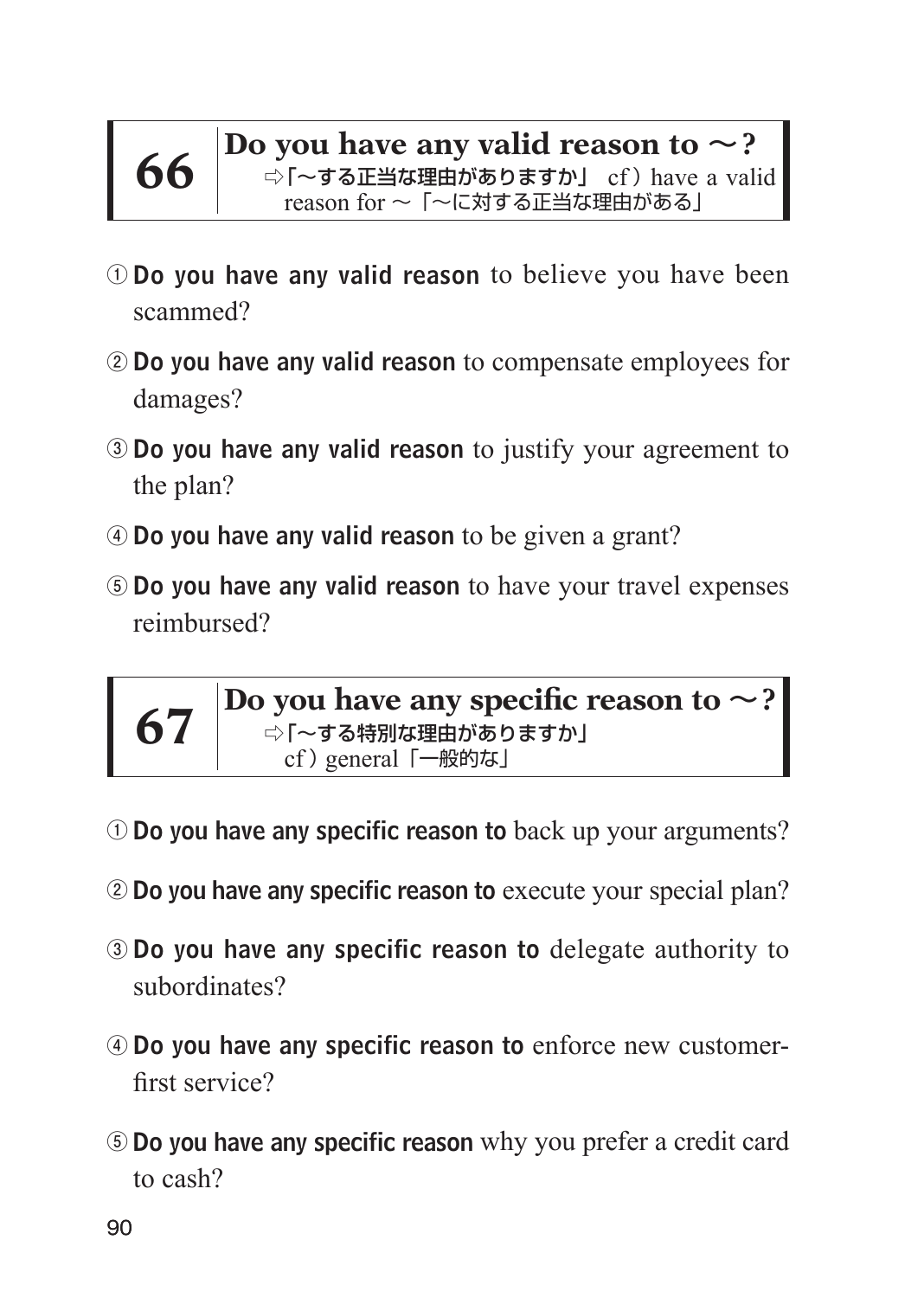| ◎ Track 66                       | ⊙ Track 67                           |            |
|----------------------------------|--------------------------------------|------------|
| できたらチェック<br>66                   | 67                                   |            |
|                                  | TOEIC TEST 頻出単語                      | 3<br>章     |
|                                  | be scammed 詐欺に遭う                     |            |
| ① あなたが詐欺にあったと信じる正当な理由がありま<br>すか。 | compensate $\sim$ for<br>~に…を償う・補償する | 証拠         |
|                                  | damage 損害                            |            |
| ② あなたが従業員に損害補償する正当な理由がありま<br>すか。 | justify<br>~を正当化する、~を納得させる           | 根拠に関する英語表現 |
| ③ 計画への同意を納得させる正当な理由がありますか。       | agreement 同意、 賛成                     |            |
| 4 補助金を支給される正当な理由がありますか。          | <b>give a grant</b> 補助金を支給する         |            |
| ⑤ 交通費を返金してもらう正当な理由がありますか。        | travel expense 交通費                   |            |
|                                  | reimburse ~を払い戻す                     |            |
|                                  |                                      |            |

**Your turn**



| ① あなたの議論を裏付ける特別な理由がありますか。        | back up ~を裏付ける                    |
|----------------------------------|-----------------------------------|
|                                  | argument 議論                       |
| ② あなたの特別な計画を実行する特別な理由がありま<br>すか。 | execute a plan<br>計画を具体化する・実行する   |
| ③ 部下に権限を委ねる特別な理由がありますか。          | delegate authority to<br>~に権限を委ねる |
|                                  | subordinate 部下                    |
|                                  | enforce                           |
| 4 新しいお客様優先サービスを実施する特別な理由が        | ~を実施する、~を施行する                     |
| ありますか。                           | customer-first service            |
|                                  | 顧客優先サービス                          |
| 5 キャッシュよりクレジットカードを好む特別な理由        | prefer ~ to … …より~を好む             |
| がありますか。                          | credit card クレジットカード              |
|                                  | <b>cash</b> キャッシュ、現金              |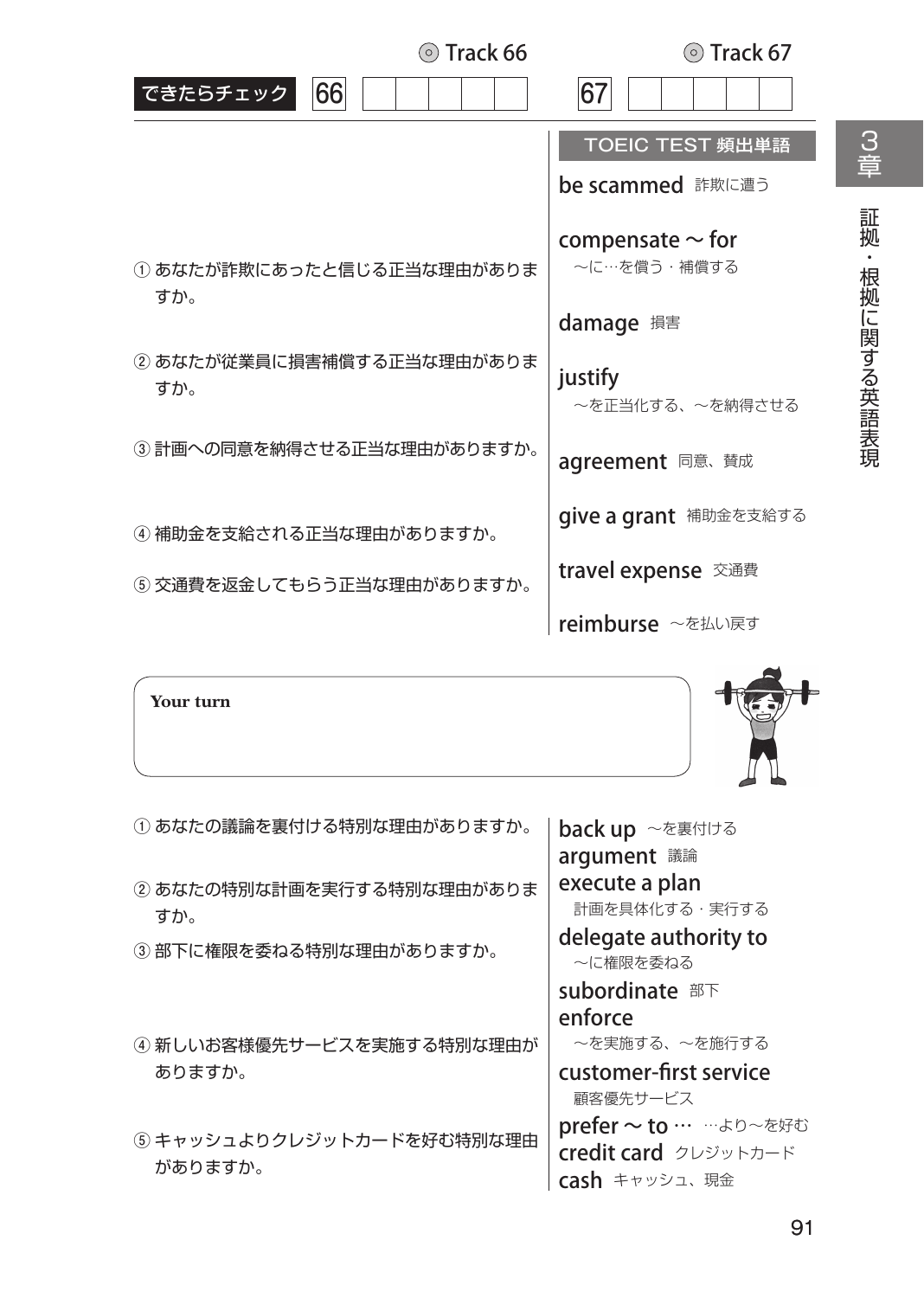## **It's critical to protect** <sup>~</sup> ⇨「~を保護することは重要である、不可欠である」 cf ) indispensable「不可欠の、必須の」

- It's critical to protect data on digital devices.
- It's critical to protect our private information.
- It's critical to protect confidential documents.
- It's critical to protect our online reputation.
- It's critical to protect our products through corporate branding.



- The priority is that we need to offer quality goods.
- The priority is that we should cut down on the advertising costs.
- The priority is that we should indicate the mistakes and fraudulent dealings of our competitors.
- The priority is that we should develop low-priced goods.
- The priority is that we need to carry out a given task at a given time.